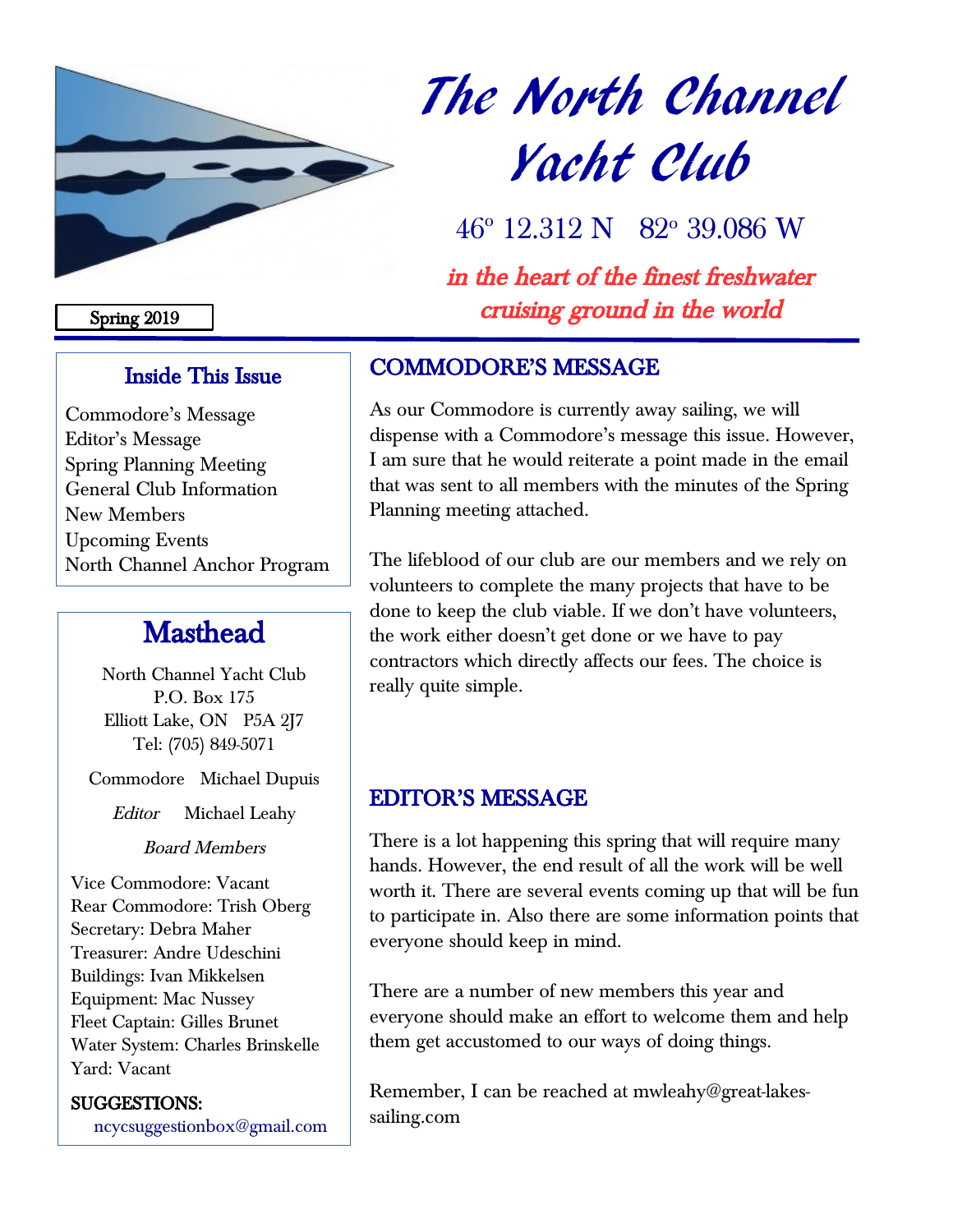After a winter that seemingly went on for ever and ever, the snows have melted, winds warmed and a frozen North Channel has returned from its slumber. And signs of a new season are certainly everywhere to be seen at NCYC.

The most obvious – boats riding at anchor in the mooring field and tied to the docks. While there are still some to be launched. Here are some pictures of the beginning of a new season.







## SPRING PLANNING MEETING

By now, everyone has received their report on the Spring Planning Committee meeting. Rather than repeating the contents, I would ask everyone to refer to Debra's email and take a few moments to look it over.

## GENERAL CLUB INFORMATION

#### MANAGEMENT COMMITTEE

There are presently two vacancies on the Management Committee. Please consider volunteering for a position in order to help the club function effectively. Your experience here, what you get out of NCYC is directly proportional to what you put into it. So please, give this some thought. Its certainly a great way to get a good understanding of not only how the club functions but also why things are done in a particular way. Please contact Mike Dupuis [EXPECTATIONS] at ncyc.commodore@gmail.com.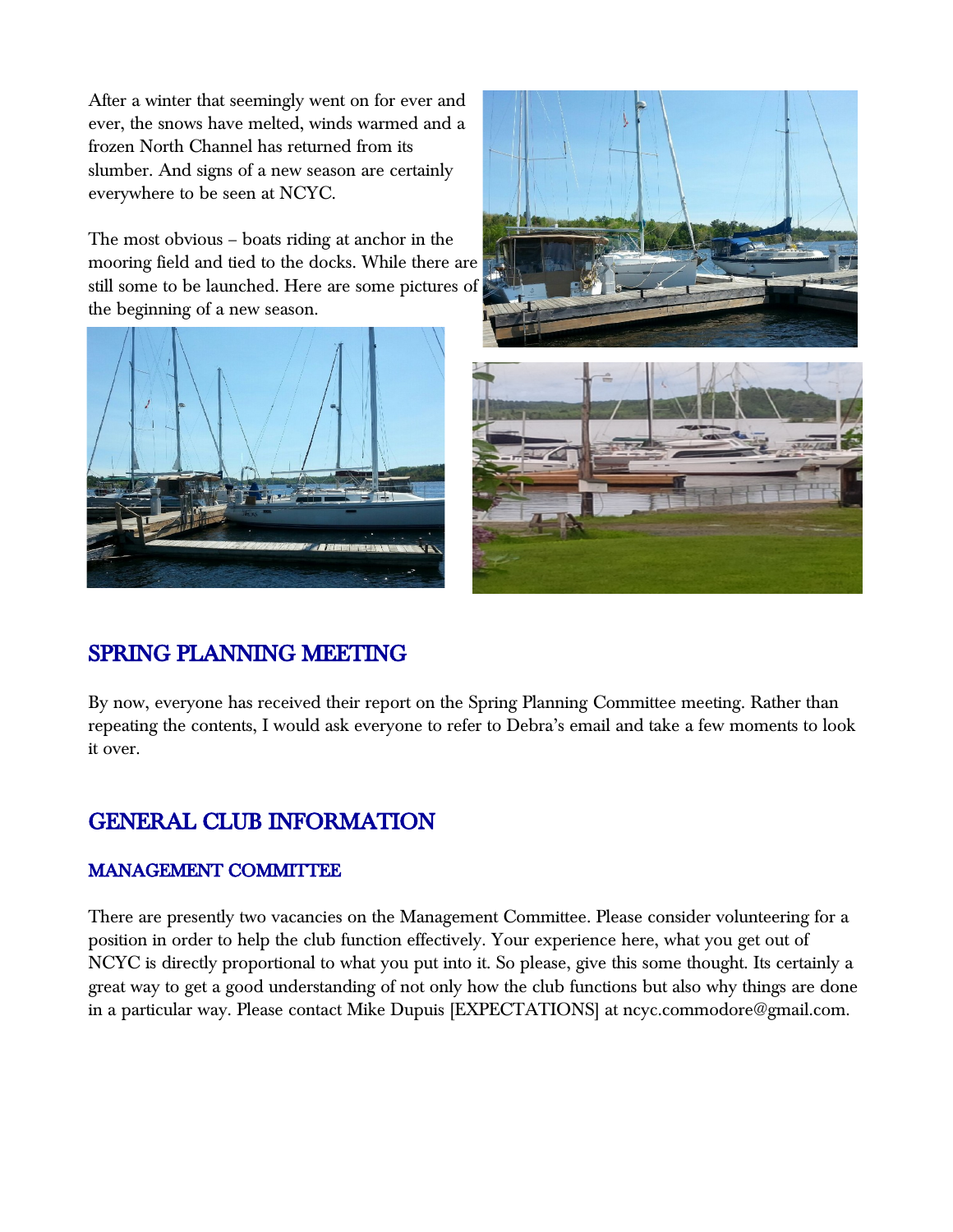#### **SECURITY**

Security is always an important matter at NCYC. The Club is reminding members of the following:

#### Upon entering or leaving the premises, if the gate is found locked, the member passing through the gate stops after passing through and relocks the gate.

If you arrive to the club later in the evening, even if the gate is unlocked, please make sure to lock it behind you.

#### DOCKAGE:

3.1 Dockage at NCYC is limited and is on a first come first served basis.

3.2 Vessels are NOT left at the dock unattended overnight except as follows:

3.2.1.1 If there is a problem with the vessel that prevents it being safely returned to the mooring or the vessel is part of the special summer dockage program; [amended AGM 2015]

3.2.1.2 Each member is granted one week following launch of the vessel at the dock for rigging and commissioning. However, the vessel should be removed to a mooring as soon as possible; [amended AGM 2015]

3.2.1.3 If the vessel is being commissioned or provisioned for an extended voyage away from the Club of at least 3 months;

3.2.1.4 At the end of the boating season, when there remain only 15 or fewer vessels in the water, vessels may be left at the dock and need not be returned to a mooring. [Added AGM November 28, 2009];

3.2.1.5 The Management Committee grants an exception of up to one week. [Added AGM November 28, 2009].

3.2.1.6 Vessels left unoccupied at the dock after June 15th are to pay a fee of \$10.00 per night. [added AGM 2017]

3.3 If a vessel must be left unattended overnight at the dock, the member makes prior arrangements with the Fleet Captain.[amended AGM 2015]

3.4 The Club may rent or lease some slips for summer dockage purposes as determined by the Management Committee from time to time. Such slips as are designated for this purpose are not to be used by members except when no other slips are available, and then only for short term dockage while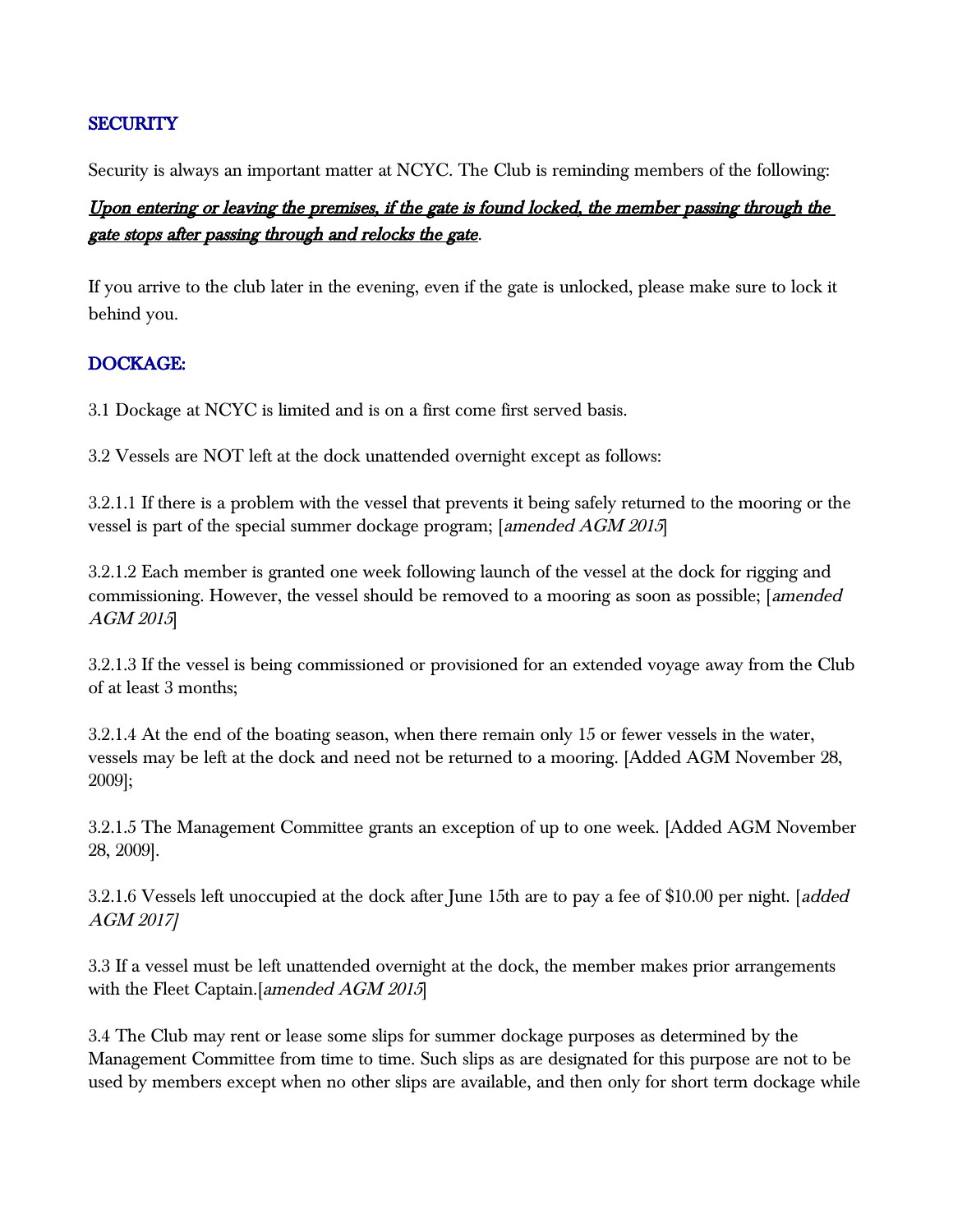loading or unloading their vessel. The slip locations are to be assigned by the Fleet Captain. [*Amended* AGM 2017]

3.5 Vessels are not left connected to Club electrical supply, either at dock or in the boatyard while the member is not on the premises.

3.6 Barbecue only on shore. (Fire hazard for surrounding boats + ensuing liability)

3.7 Remove dinghies to the "dinghy dock" area or otherwise remove them from the finger dock area after arriving at the dock. A dingy left floating at either the bow or stern of a vessel at the dock impedes other vessels and may cause damage.

3.8 When a guest is invited, the inviting member ensures that such member is present on the premises for the entire duration of the guest's visit.

#### PERSONAL ITEMS

We are noticing that The Club is becoming cluttered with items left everywhere (rope, bumpers, pieces of wood and piping, ladders, fishing equipment, cushions in white house, anchors on dock, clothing in clubhouse,....)

Everyone has a cradle and dock box dedicated for storing personal items. The telephone booth, ice hut, the white house and the clubhouse are not places to store or deposit your personal items. Please claim these items so we can keep the grounds, yard and buildings tidy.

In that vein, lets keep the following in mind:

- 1. Clean up after yourself.
- 2. Do not add any more material to the burn pile.
- 3. Take care of the club equipment and put it away after you are done using it.

Lets treat our club the way you would like your own home treated.

#### INSTALLATION OF NEW DOCKS

The club is installing new docks and this will require many hands. The dock work will be carried out the week of June 24th. The club will require people for <u>June 18th and 19th</u> for prep and planning work.

Members will be needed for the week of the 24th (June  $24 - 28$ ). A minimum of 6 people each day is needed in order to carry out the work. Tasks are barge operators, backhoe operator, winch operator, conveners for lunches and general labour. We will require some basic tools and screw guns.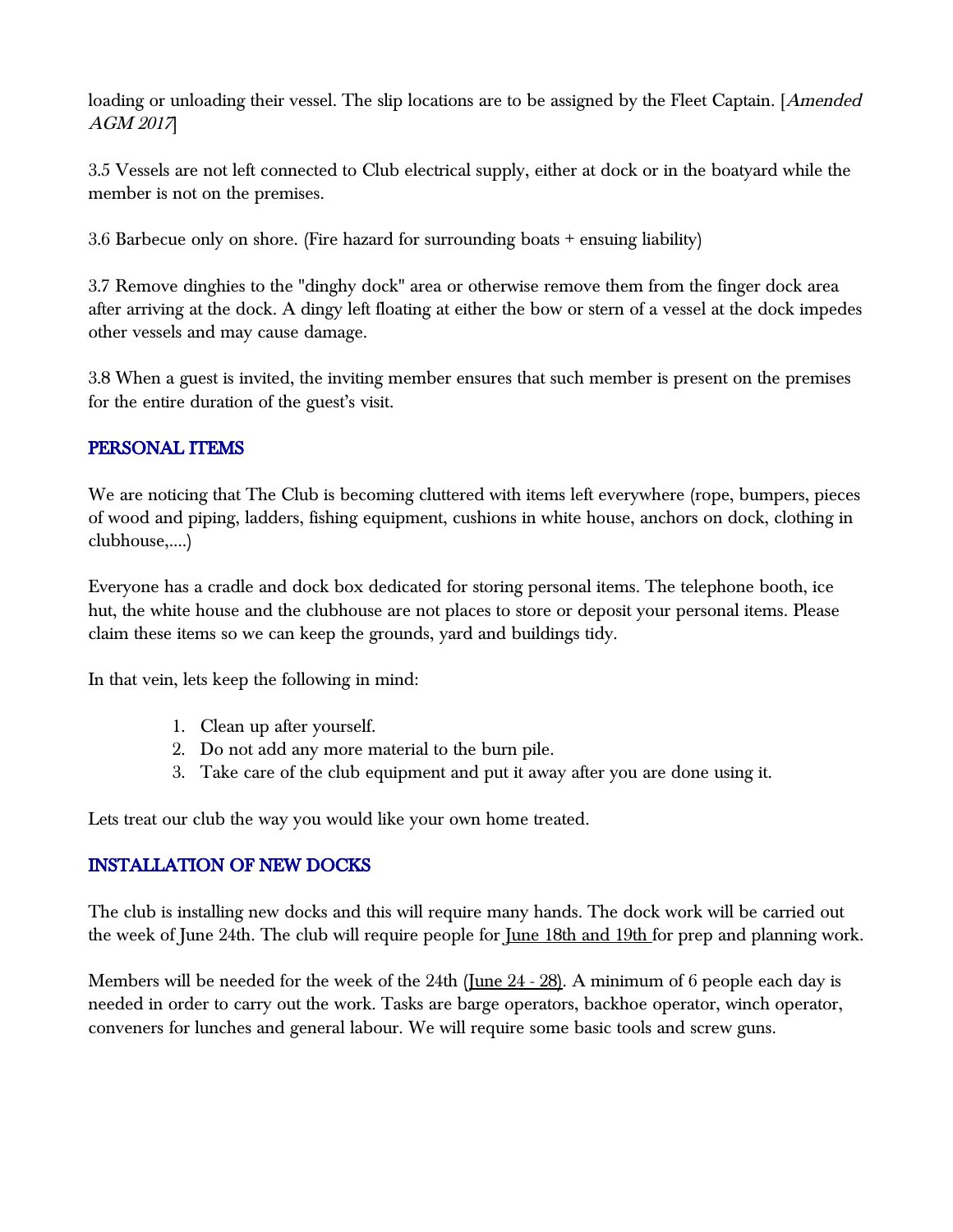All boats must be off the docks and out at the moorings by <u>June 23rd</u> in order to carry out the dock move and new dock sections being installed

This major club project needs all the help possible. The success of the dock movement highly depends on the membership. All those available to help or have questions should contact the Fleet Captain. ncycfleetcaptain@gmail.com

#### PROOF OF INSURANCE

The club is required to maintain records of proof of liability insurance for all vessels.

Since the policy renewal date does not necessarily coincide with payment dates, all members need to send proof of current insurance to the Secretary so Files can be updated.

The following is extracted from the NCYC Rules, Regulations, Policies and Procedures:

#### 2 ARTICLE II – INSURANCE:

2.1 A member having a vessel at the Club is required to maintain minimum liability insurance coverage of \$2,000,000.00.

2.2 Proof of insurance is provided to the Club Treasurer or Membership Recorder each year with payment of the first installment of membership fees. [amended AGM 2015]

2.3 If proof of insurance is not provided on or before March 1, of each year, the member's vessel will not be permitted to be launched until proof of insurance is provided.

2.4 If the insurance policy period expires during the boating season, the member provides proof of renewal to the Club Treasurer in advance of the expiry of the policy period.

2.5 If proof of renewal is not given before expiry of the policy period, the member may be required by the Management Committee to haul the vessel out.

An important note for members represented by COWAN Insurance brokers. COWAN's policy underwriter recently changed and the changeover has been far less than smooth. While coverages remain completely in place, the new carrier decided to change all policy numbers with the inevitable furball of confusion. The net result is that renewal notices have not been sent out nor has Proof of Liability Insurance coverage. The club is aware of this. At least two members are caught in this If your insurance is carried by COWAN Insurance Brokers, simply let the Secretary know and be prepared to forward that proof of insurance as soon as it has been received..

## NEW MEMBERS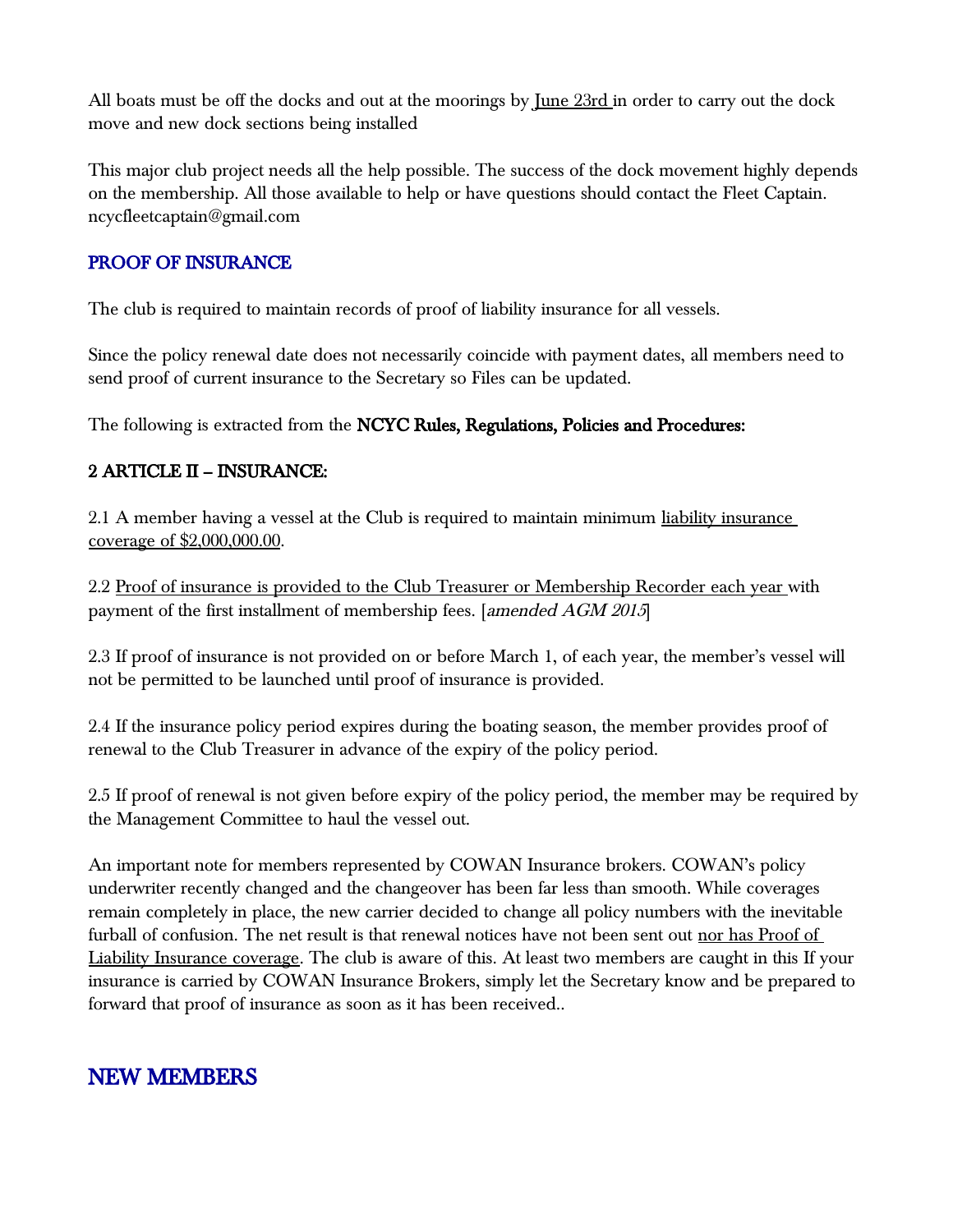There are a number of new members to NCYC. Our very first responsibility is to make them feel welcome. Easy for us to do as this is a very warm, welcoming community. If you meet someone new, take a moment to greet them and introduce yourself. Offer to answer any questions – regardless of someone's sailing experience, being here is new.

If you have sponsored a new member, please ensure that you have briefed them well about our club rules and regulations. No-one wants the embarrassment of inadvertently contravening a regulation they knew nothing about.

Safety is a critical issue. As a sponsor, ensure that the new member you sponsored is briefed and trained on using the various equipment at the club. The obvious briefing is the launching and hauling of boats. If you have any questions or concerns about what to include, seek out the Fleet Captain, Gilles Brunet [SANMITSU]. He will be happy to advise you.

## UPCOMING EVENTS

#### COMMODORE'S CRUISE

The annual Commodore's Cruise is a fun event designed in part, to get members 'off the dock'. This year's cruise to a yet-to-be announced, near-by anchorage will be a fun gathering. Due to our late season start, the Cruise will be held June  $22<sup>nd</sup>$ . Watch your email box for more details.

#### CANADA DAY CRUISE

Each year, NCYC organizes a fleet to sail over to Gore Bay to participate in their Canada Day celebrations. The town puts on a great party. There have been rib dinners, an open-air dance, parade and a general good time. We have enjoyed early morning coffee in a terrific cafe, lunches in restaurants in town and by the bay, visits to the local museum, stops at Gore Bay's outstanding craft brewer Split Rail Brewery and dinners at Buoys overlooking the harbour. Afternoons have been spent relaxing in the park by our boats.

The Town gives us a 10% discount on the marina fees and we are able to dock as a group. Make sure you have your membership card for docking. There's no charge to participate. Join the fleet and have a terrific weekend with your fellow members. To see what the town has planned, check out their brochure at http://www.gorebay.ca/events/event/canada-day/. For more information contact Michael Leahy [PERFECT PEACE] at mwleahy@great-lakes-sailing.com

#### NORTH CHANNEL RACE WEEK

The North Channel Race Week bills itself as Five **Days – Five Races.** It runs from July  $22<sup>nd</sup>$  to  $24<sup>th</sup>$ .